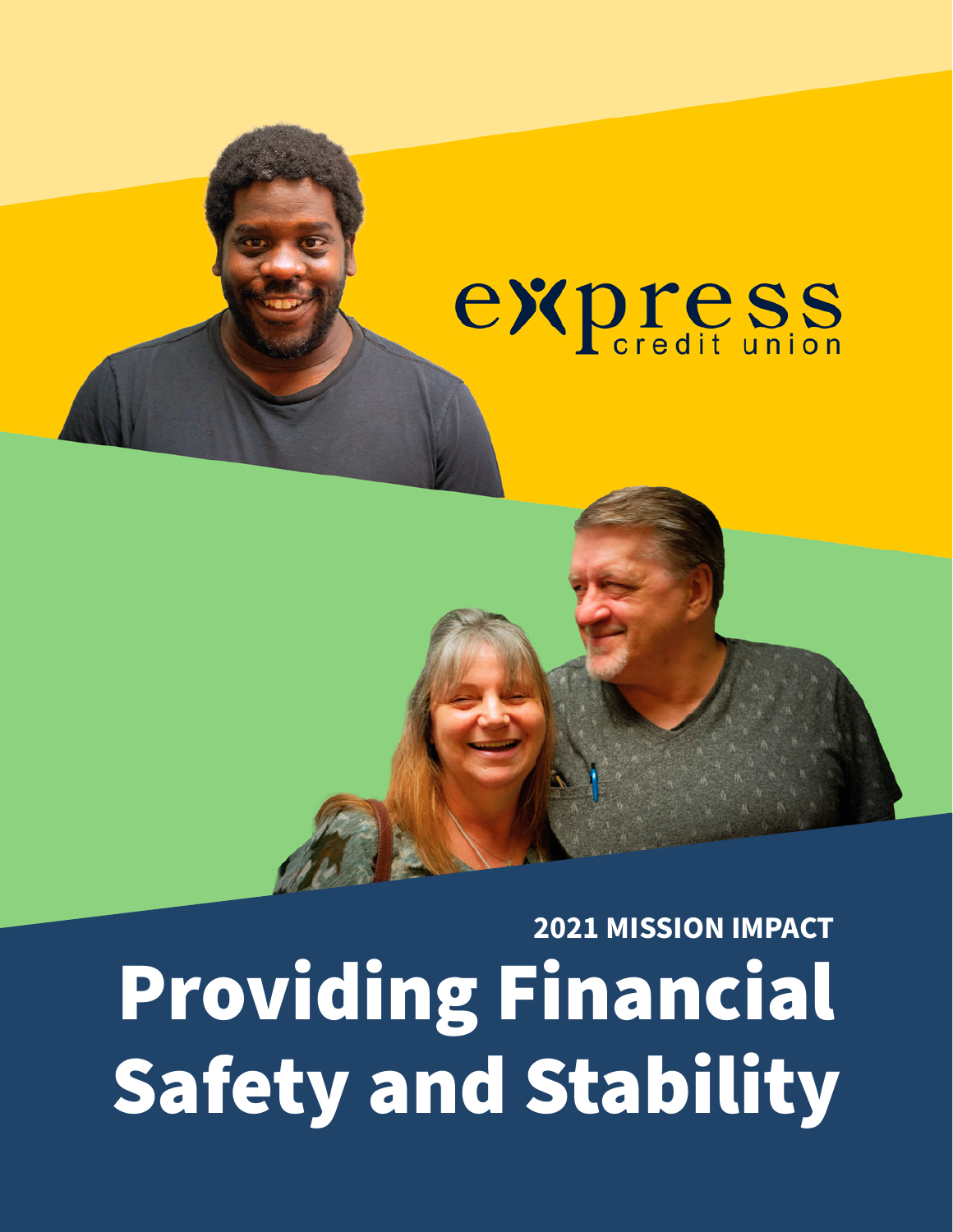### **Grateful for the opportunity to serve our community**

With the pandemic stretching past its second year, 2021 continues to challenge us personally, as families and as communities. But one thing **you can count on is Express Credit Union's commitment to providing a safe and dependable financial haven during turbulent times.**

We are passionate about living our community development mission every day and in everything we do in support of our diverse membership. **Express is here for everyone regardless of where you are on your financial pathway. We're grateful for the opportunity to serve those who are financially vulnerable and starting their journey to more stability.** We're ready to be your financial partner for life as your needs and goals change over time.

Throughout this report you will see the results of our efforts in 2021. **Every successful outcome was due to the passionate and knowledgeable Express team who serve our members and community.** Our work is only possible with support and resources from many stakeholders including Social Impact depositors, our growing network of community partners, local and national nonprofits, and government programs such as the US Treasury's CDFI Fund.

In solidarity, **Paul Baudin, CEO**



Fair and affordable accounts and loans for our members



#### Our Services

Online & Mobile Banking

ACH & Wire **Transfers** 







**Customer** Loans



**Certificates** of deposits



Free Checking & Savings

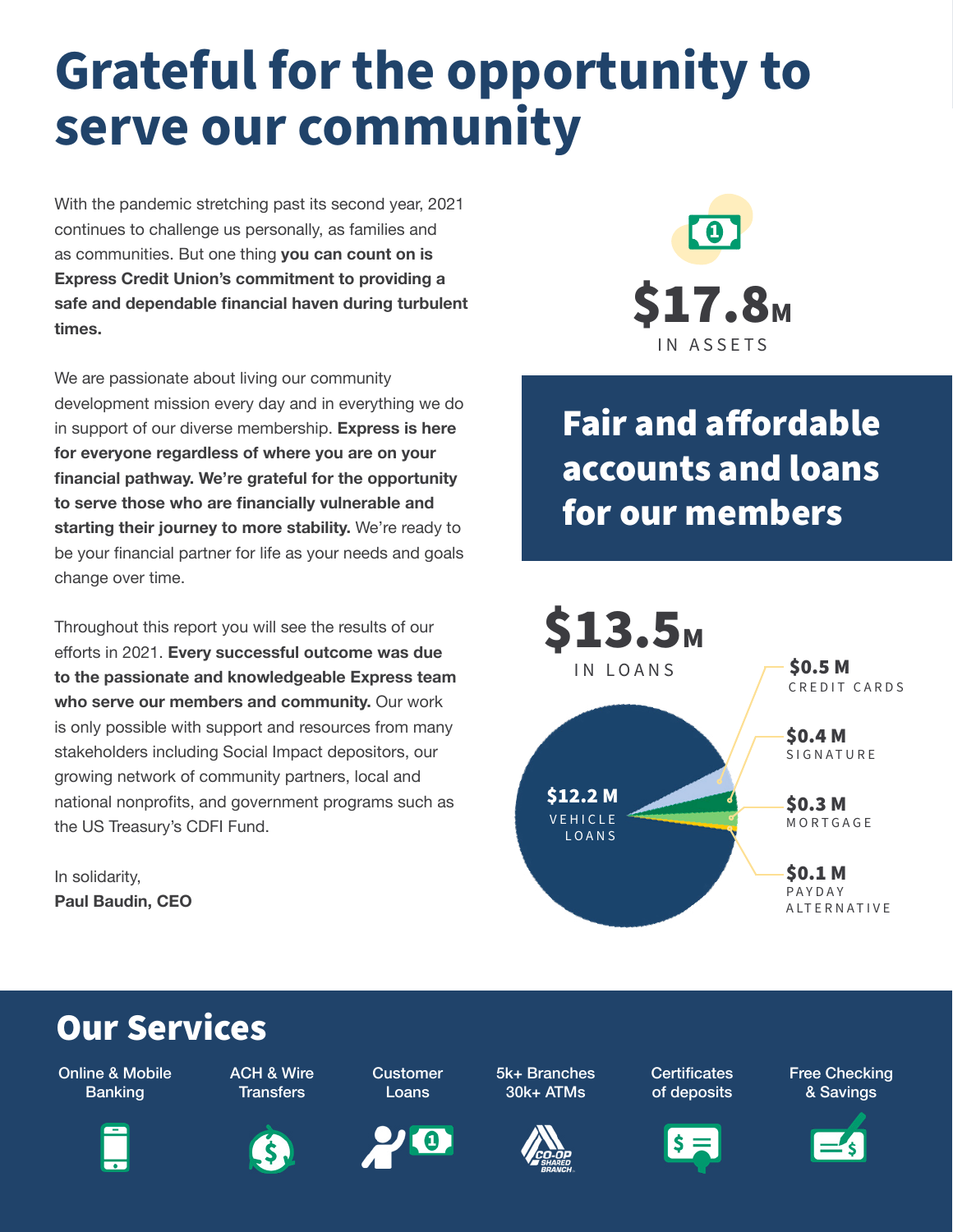#### Helping members achieve financial flexibility and freedom



#### Our staff is the connecting link

**EMPLOYEES** 14 Our largest team ever!

All frontline employees are Spanish speakers.

express